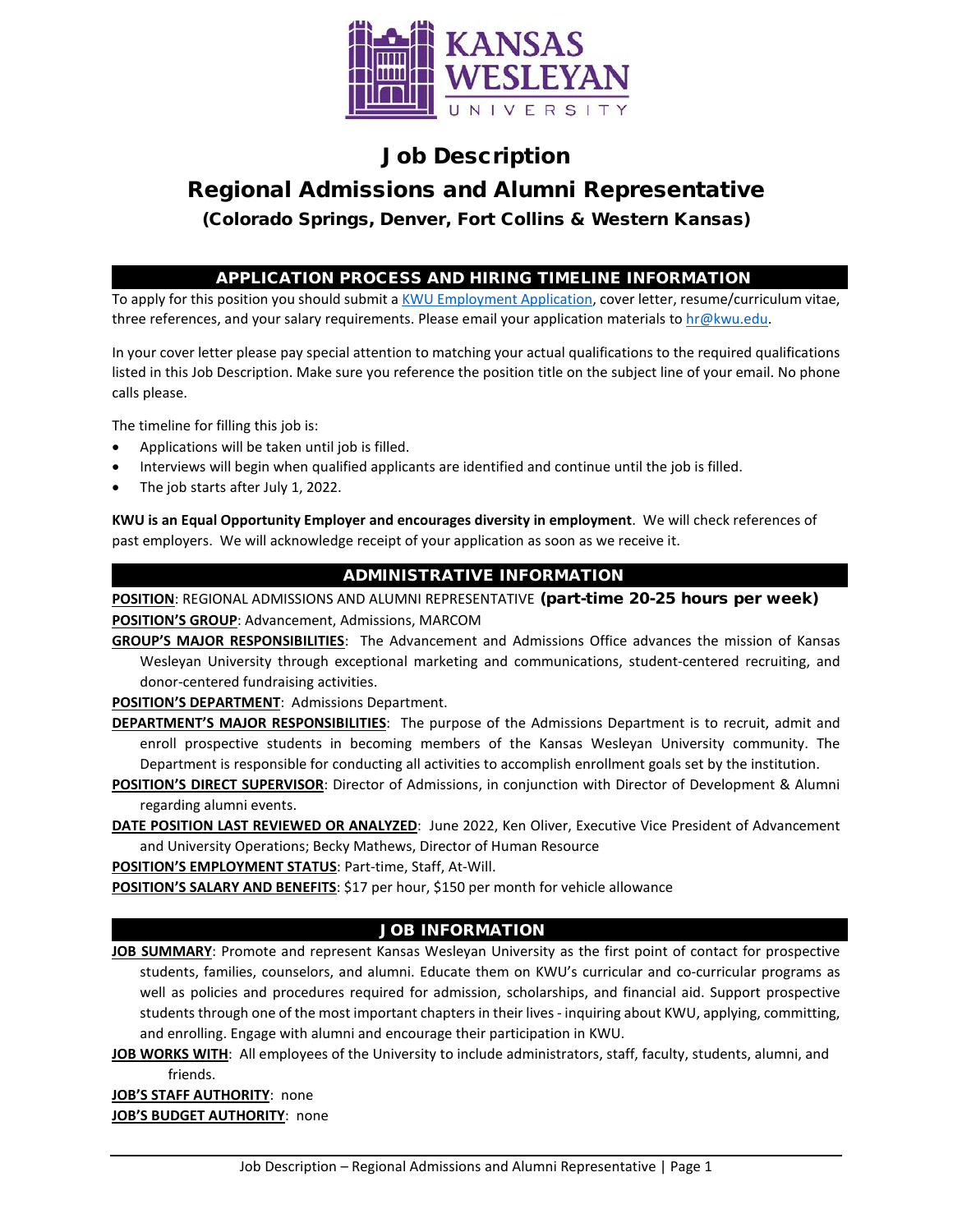**JOB'S PHYSICAL WORKING CONDITIONS**: Ability to operate a motor vehicle, travel as much as 300 miles in one day, and carry catalog cases weighing up to 50 lbs.

**JOB'S UNUSUAL HAZARDS OR WORKING CONDITIONS**: none

**JOB'S EQUIPMENT**: University phone system, University computer system, laptop computer.

- **JOB'S WORK SCHEDULE**: Due to the nature of the work, weekend and evening hours are sometimes required beyond normal work hours.
- **JOB'S TRAVEL REQUIREMENTS**: Evenings, weekends and overnight travel will be required at times. (Must possess a valid driver's license.)

## JOB DUTIES AND PERFORMANCE STANDARDS

#### **JOB'S ESSENTIAL DUTIES: (80% of time)**

- 1. Admissions/ Outreach (70% of time)
	- Formulate a plan for recruiting students within your assigned territory.
	- Attend recruiting events such as college fairs, open houses, and other community activities to identify students interested in attending KWU.
	- Build strategic relationships with recruiting partners such as high schools and community organizations to promote KWU.
	- Counsel prospective applicants. One-on-one admissions counseling occurs primarily through phone calls, email, text, letters, and some in person appointments.
	- Move prospective students in your territory from inquiry to applicant to admit to deposited student to enrolled student. Ensure they complete all requirements and set expectations with them for what the KWU experience will be like.
	- Check in a minimum of three per week with supervisor.
	- Visit a minimum of 5 high schools/community colleges per week during fall and spring academic semesters.
	- Major calling and communications to prospective recruits, parents, and high school counselors.
	- Conduct drops to recruits and alumni as assigned.
	- Travel back to campus at least once a month.
- 2. Customer Relationship Management (10% of time)
	- Enter correspondence notes for prospective students and alumni into enrollment and fundraising databases.

#### **Other Activities (20% of time)**

- 1. Attend Homecoming, Spring Alumni Weekend, Coyote Enrollment Days, KWU Preview Days, Move-in Days, NWTY, Alumni events in Colorado and Western Kansas and other Special Events as needed.
- 2. Other activities assigned by the Director of Admissions and Director of Development & Alumni.
- 3. Hold at least four alumni gatherings per year in the Colorado and Western Kansas territory.

#### **JOB'S PERFORMANCE MEASURES**:

- 1. The effectiveness of the counselor on the overall recruitment of his/her area, including reaching short- and longterm goals (This includes reaching yearly enrollment goals, as well as strong numeric representation at campus visit programs).
- 2. Continuous building of relationships with high school counselors, college academic advisors, youth pastors, alumni, and friends of the university.
- 3. Personal growth, as seen in making mature business decisions, organizational skills, and utilization of time.
- 4. Demonstrating initiative and creative thinking to assist and improve the daily flow of responsibilities for the department.